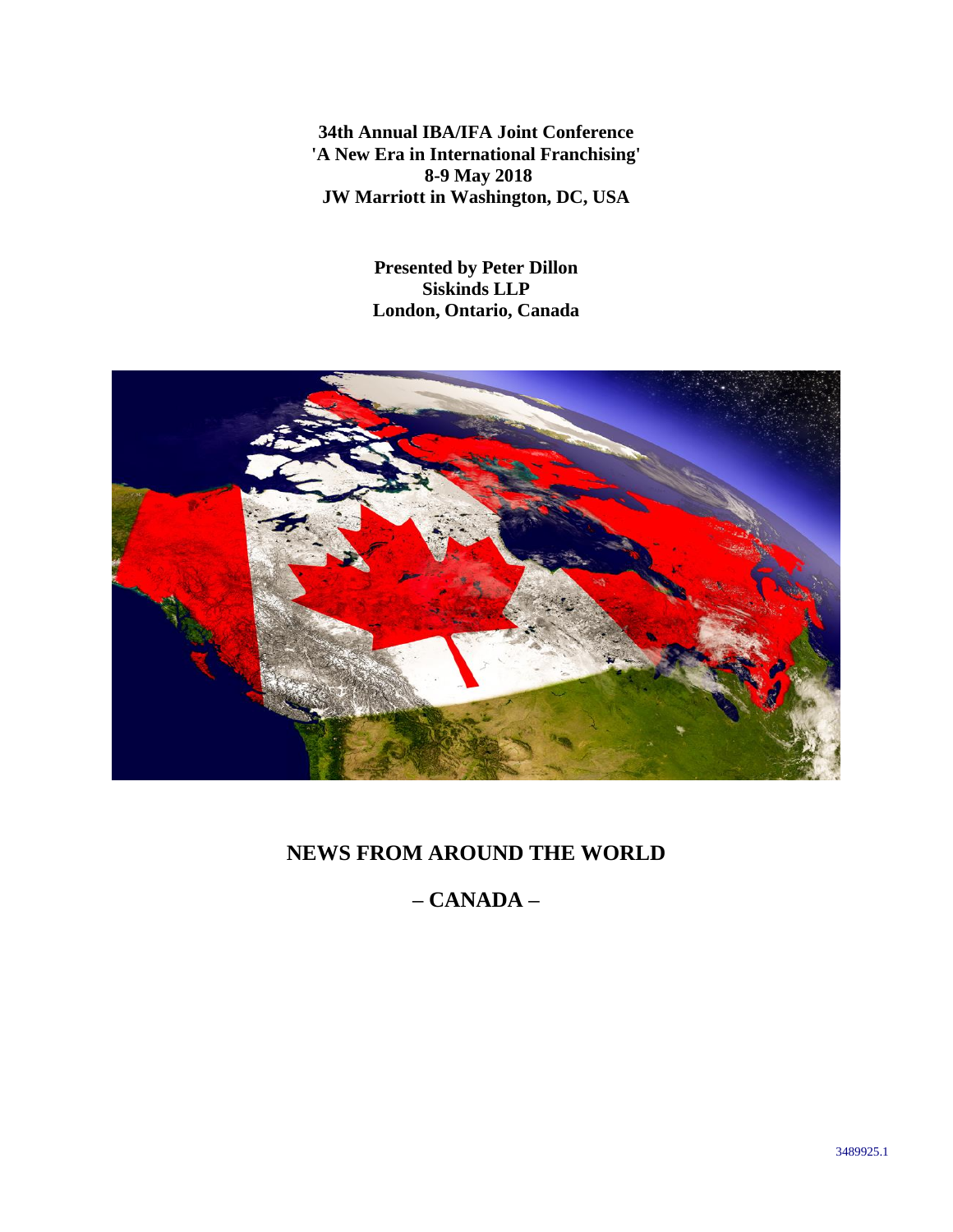34th Annual IBA/IFA Joint Conference 'A New Era in International Franchising' 8-9 May 2018 JW Marriott in Washington, DC, USA

> Presented by Peter Dillon Siskinds LLP London, Ontario, Canada

## **NEWS FROM AROUND THE WORLD**

## **– CANADA –**

# TABLE OF CONTENTS

| 3. |  |
|----|--|
|    |  |
| 5. |  |
| 6. |  |
| 7. |  |
| 8. |  |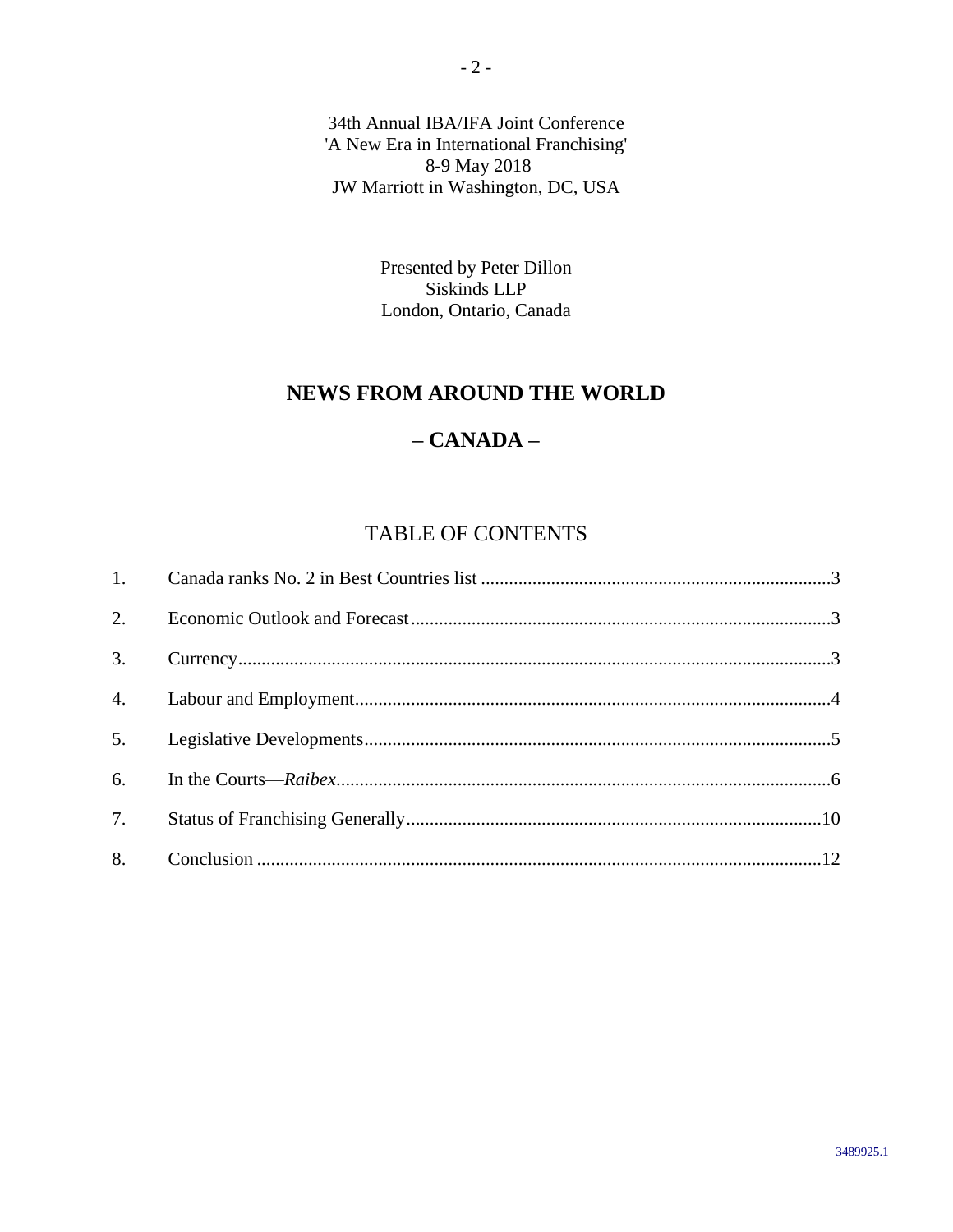## <span id="page-2-0"></span>**1. Canada ranks No. 2 in Best Countries list**

Canada continues to be a great country in which to live and work. Its immigration policies have resulted in what, by global standards, might be considered a model of multiculturalism. It's workforce is well-educated, and residents enjoy world-class healthcare. Canada enjoys political stability. Uncertainty regarding the future of the province of Québec within the Confederation has pretty much been forgotten. Its legal system based on the British common law tradition (except for Quebec, which utilizes a Civil Code), is mature and the rule of law is about as solid as can be found in any jurisdiction; the country ranks ahead of the UK, US, Germany and Australia on the Corruption Perceptions Index. Canada consistently ranks in the top few "best countries to live in" surveys.

## <span id="page-2-1"></span>**2. Economic Outlook and Forecast**

Canada topped the G7 in 2017 for economic growth (at 3%). The latest International Monetary Fund estimate places Canada at number two for growth in 2018.

Canada enjoys something of a special status given its proximity to the United States, and its favoured trading status with the US, most notably via the North American Free Trade Agreement, the world's largest free trade agreement. Canada is the third-largest direct investor in the US, with over \$450 billion invested in the US economy. 72% of exported Canadian goods are destined for the United States. And it's a two-way street. US companies invested \$388 billion into operations in Canada in 2015 alone. Many believe that President Trump's stated intent to renegotiate NAFTA in a way that benefits his "buy American" initiative is the number one risk for the Canadian economy in 2018.

The Bank of Canada has had a low interest policy since the market crash of 2008. The trendsetting rate was recently increased slightly. Significant changes in the bank's overnight rate, which might act as a brake on economic growth, are not expected in the near term.

Unemployment in Canada fell to a 40 year low in 2017. At the same time, full-time wages rose by almost 3%. These positive numbers are not always good news for franchisors and franchisees looking for relatively low price labour. At the height of the oil boom in Western Canada, our firm was engaged by more than one large franchise system to assist in gaining temporary visas for Mexican workers to staff fast food outlets, since franchisees could not compete with the wages being paid in the oil patch.

## <span id="page-2-2"></span>**3. Currency**

Currency fluctuations may have a significant impact on Canadian operators of foreign systems. Franchise systems that require the purchase of products or even services from a foreign jurisdiction may end up rendering the franchisee relatively uncompetitive by virtue of increased product costs. Clearly, if a foreign franchisor merely converts its franchise fee into Canadian dollars, it may result in significantly higher costs for the Canadian operator. This is true both in respect of euro and US dollar denominated systems, given the decline in value of the Canadian dollar over the last few years.

When it comes to royalties, systems that are based on a percentage of sales tend to carry that percentage from one jurisdiction into the next. This places the FX risk on the franchisor.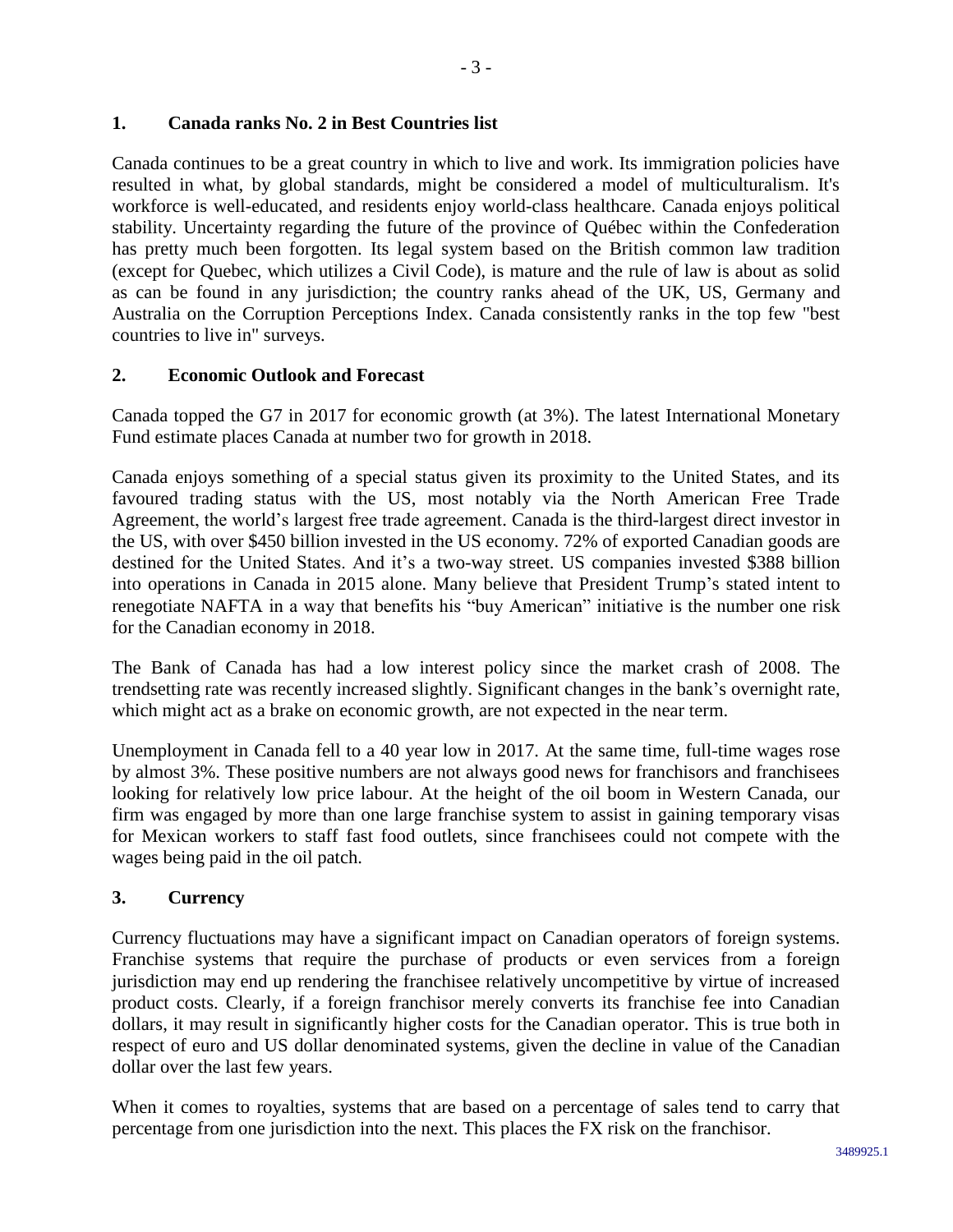If a franchisor operates a branch in Canada (as opposed to via a subsidiary corporation), then royalty payments to the foreign-based franchisor will be subject to a withholding tax of 25% (reduced to 10% to 15% in the case of jurisdictions with whom a tax treaty has been negotiated). Since the franchisor in most cases should receive a foreign tax credit in respect of the withholding, this is generally a tax neutral event, although in most cases, the franchisor will not be made completely whole.

## <span id="page-3-0"></span>**4. Labour and Employment**

Ontario, a province accounting for 40% of Canada's GDP and population, introduced sweeping changes to its employment laws in 2017, by way of the *Fair Workplaces, Better Jobs Act, 2017*.

## **Minimum Wage Increase**

As of January 1, 2018 the minimum wage in Ontario jumped to \$14, a 20% increase from the previous minimum of \$11.60. The hike had a significant effect on franchised businesses.

## **Changes to Paid Vacation and Holiday Pay**

Employees who have been with their employer for at least 5 years are now entitled to 3 weeks of vacation, up from 2 weeks. Employees with less than 5 years of seniority still receive a minimum of 2 weeks.

## **Notice for Temporary Workers**

When on an assignment scheduled to last more than 3 months, temporary workers must be given at least 1 weeks' notice if the assignment ends early. If employees do not receive adequate notice, they are entitled to pay in lieu of notice.

## **New Scheduling Rules**

Employees now have the right to request changes to their schedule or location after 3 months of employment without fear of retribution. Employees may refuse shifts without fear of repercussions, if shifts are assigned with less than 96 hours' notice, and employers must keep records of the dates and times employees are scheduled to work, as well as any schedule changes.

## **Minimum 3 Hours of Pay**

If an employee regularly works more than 3 hours per day, but shows up for work and receives less than 3 hours of work, they must now be paid for at least 3 hours. Similar rules apply for shifts cancelled with less than 48 hours' notice. Employers must also pay all on-call workers for at least 3 hours of work for every 24 hour period they're required to be on-call, regardless of whether they actually work.

## **"Sick Notes" Banned**

Employers are no longer permitted to ask for a doctor's note when employees call in sick.

## **More Personal Leave**

All companies must now offer paid personal emergency leave. Previously, only companies with more than 50 employees had to do so. Workers are entitled to 10 personal emergency days per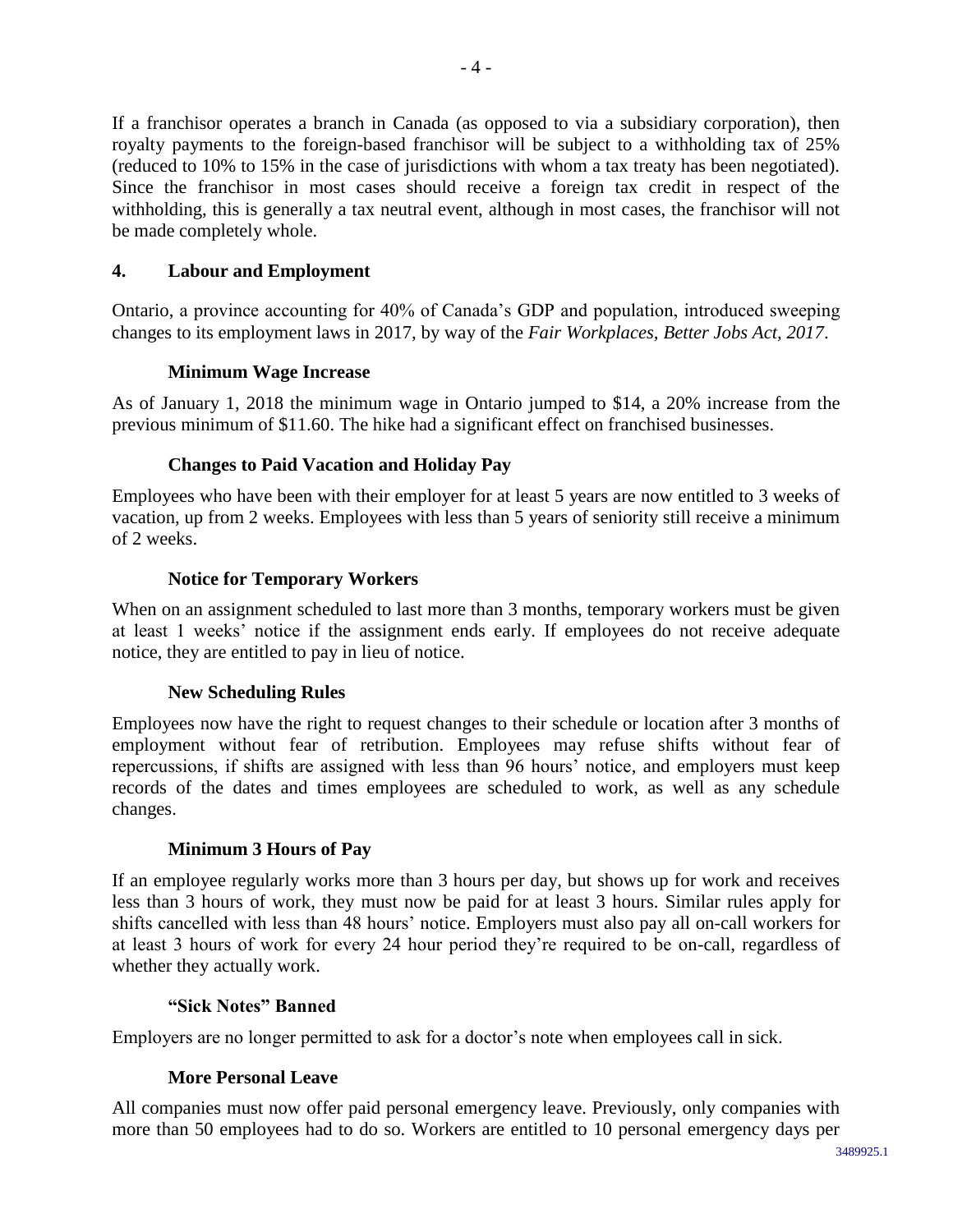year, the first 2 of which must be paid. Employees are also entitled to new or increased leaves related to a sexual or domestic assault, family medical issues, pregnancy leave following miscarriage or stillbirth, and a child's death or disappearance, among others.

## **Equal Pay For Equal Work**

Contract, temporary, seasonal and part-time workers are now entitled to the same pay rate as full-time workers if they perform "substantially similar" work. Workers may now request a review of their pay, if they suspect they're being underpaid compared to similar employees. Employers are prohibited from reducing the higher paid employee's pay rate in an effort to equalize wages.

## <span id="page-4-0"></span>**5. Legislative Developments**

## **British Columbia's Franchise Act**

You likely are aware from last year's Update that British Colombia's franchise law came into force on February 1, 2017, making it Canada's sixth province to mandate presale disclosure.

## **PIPEDA**

As of November 1, 2018, Canadian businesses that have a privacy breach must give notice of the breach under the *Personal Information Protection and Electronic Documents Act* (PIPEDA) – the privacy legislation affecting the private sector in most Canadian provinces. Reporting must occur if there is a privacy breach that "creates a real risk of significant harm to an individual". That includes bodily harm, humiliation, damage to reputation, financial loss, and identity theft. The report must be made "as soon as feasible after the organization determines that the breach has occurred." Circumstances of the breach, when it happened, what information was breached, steps taken to reduce the risk of harm, steps individuals can take to reduce risk, and contact information of the company must be included in the report. Reports must be filed with the Canadian Privacy Commissioner, the individuals, and third parties that "may be able to reduce the risk of harm." One of the most challenging aspects of the reporting obligation is a requirement to maintain a "record of every breach of security safeguards involving personal information under its control." The record must be shown to the Privacy Commissioner on request. The challenge is that there is no stated threshold, and every breach, even trivial ones, must be recorded. A failure to report when required, and failure to keep the breach records, may result in a penalties of up to \$100,000.

## **CASL**

The Canadian federal government has announced that it has suspended the coming into force of the private right of action under Canada's anti-spam legislation (CASL), originally scheduled to come into force on July 1, 2017.

Under the private right of action, organizations (as well as their officers, directors and agents) could be sued by anyone claiming to have been "affected" by an act or omission that violated CASL. Plaintiffs could claim both compensatory damages (for any actual losses or damages they may have suffered) as well as statutory damages, which in some circumstances could be up to \$1 million per day, even where no actual harm was proven.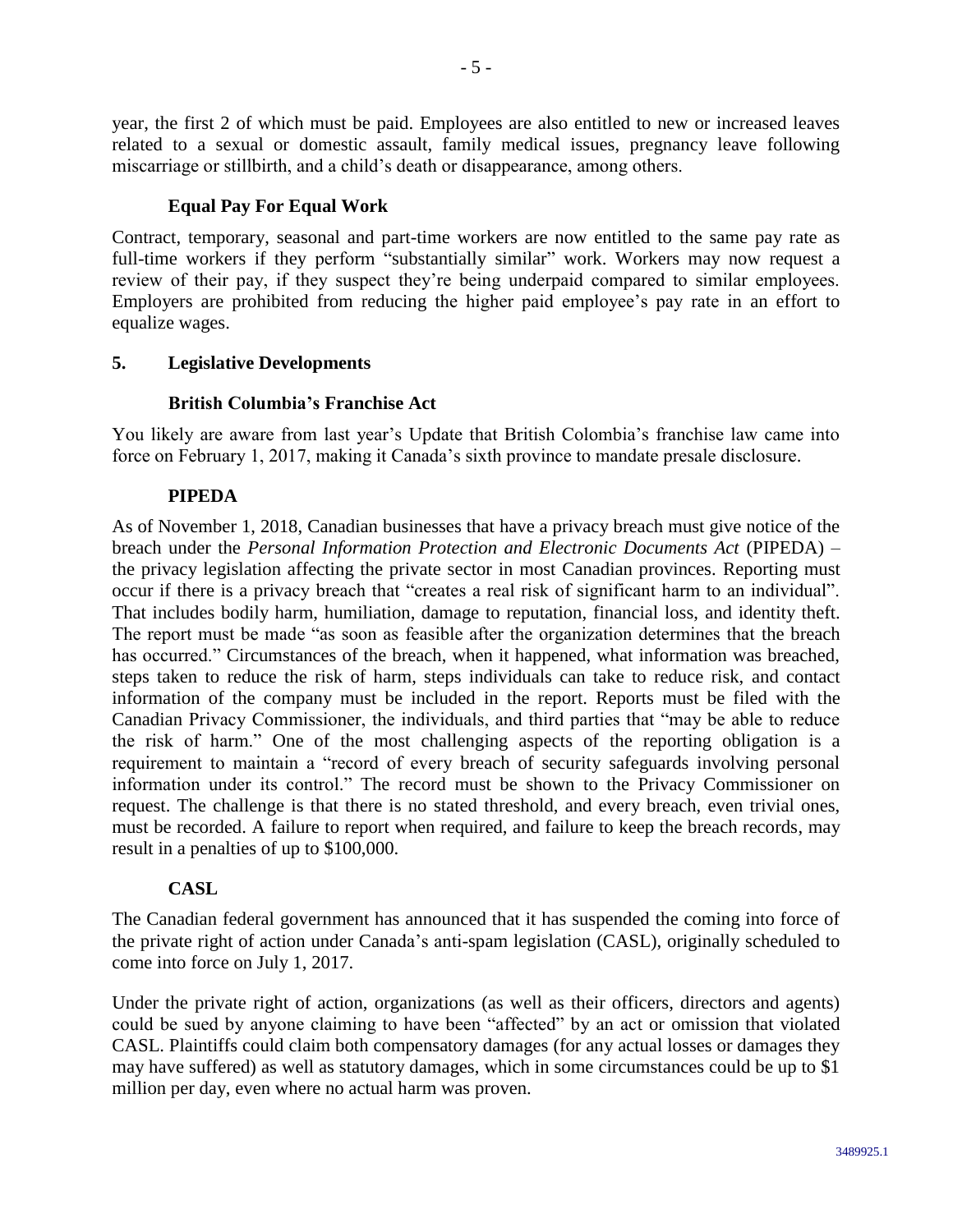The government's announcement does not indicate if or when the private right of action may take effect in the future.

## **Amendments to Ontario's Franchise Law**

In October 2017 Ontario introduced amendments that clarify that only the agreement by which the franchise is actually granted (and not merely a deposit, confidentiality or other ancillary agreement) triggers a disclosure obligation on the part of the franchisor (and a potential rescission remedy for the benefit of the franchisee). The proposed amendments will allow franchisors to enter into confidentiality, non-disclosure and location agreements with prospective franchisees and to accept fully refundable deposits that do not exceed a prescribed amount (20% of the initial franchise fee), without triggering the disclosure obligation.

The amendments also include clarifications regarding disclosure exemptions, including the "large investment" (in excess of \$5M) and "fractional franchise" (less than 20%) exemptions.

## <span id="page-5-0"></span>**6. In the Courts—***Raibex*

Ontario's Court of Appeal released its much-anticipated decision in *Raibex* on January 25, 2018. I say much-anticipated because the summary judgement decision of Justice Wendy M. Matheson of the Superior Court of Justice had thrown the proverbial wrench into the works of most franchisors.

## **Distilled version of the facts**

The franchise prospect received a disclosure package that was delivered as a single document, at one time, in a timely fashion (at least 14 days prior to executing the franchise agreement or receiving any payment). The disclosure document:

- did not specify a location for the prospective franchisee's restaurant;
- included a draft sublease, which indicated that the franchisee was obliged to accept all terms in the head lease negotiated by the franchisor and the landlord of the proposed restaurant;
- did not contain a draft of that head lease:
- provided an estimate of development costs to develop the restaurant from a shell;
- indicated that the cost to convert a pre-existing restaurant to a branded restaurant was highly site-specific, although in the franchisor's experience, these costs had been significantly lower than the cost of building from a shell;
- cautioned that significant cost overruns could occur during a conversion due to infrastructure deficiencies that remain undetectable until reconstruction commences;
- stated that the franchisor had no reasonable means of estimating or predicting conversion costs with any certainty; and,
- recommended that the franchisee maintain a "significant contingency reserve."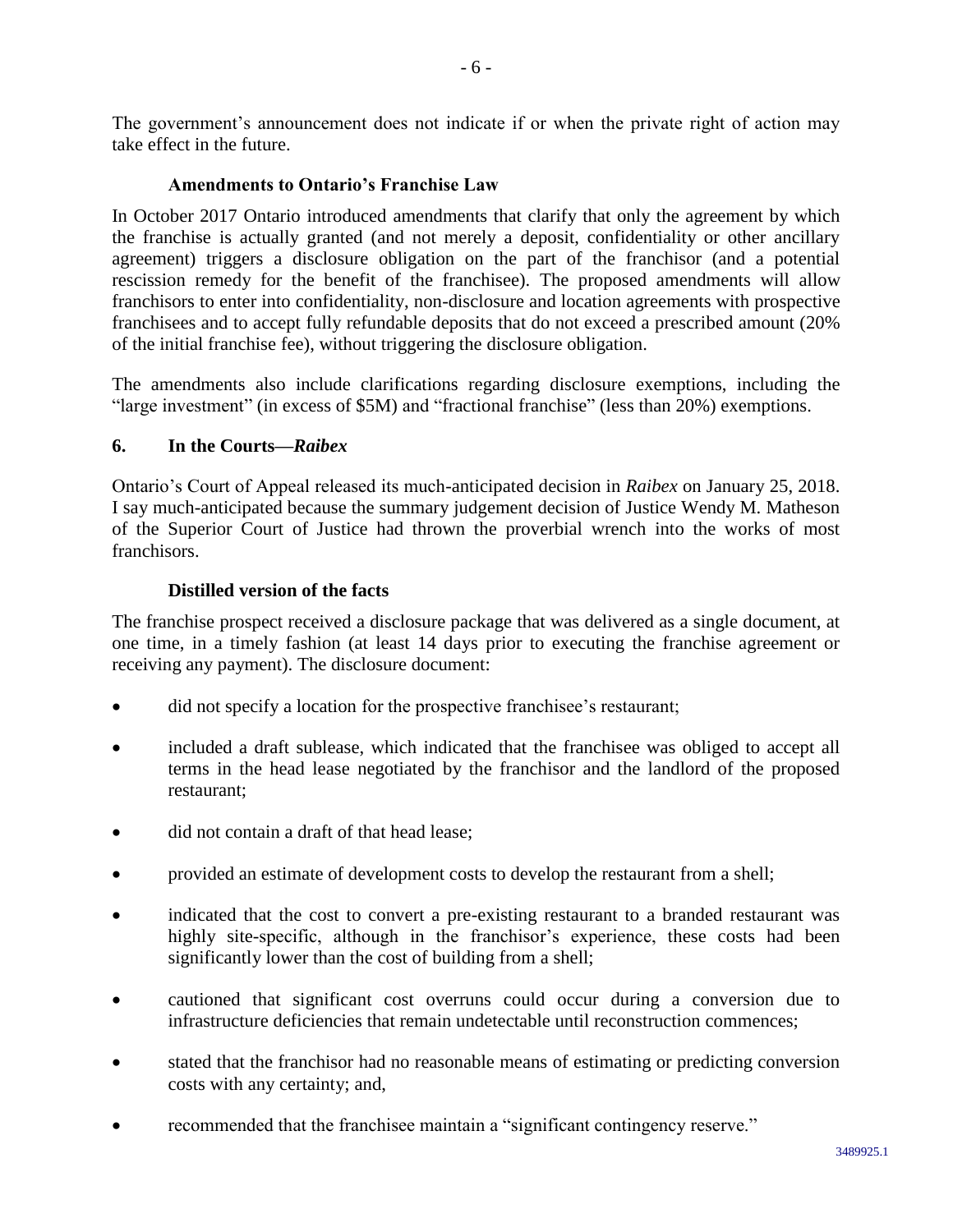The franchise agreement did not specify a site for the prospective restaurant, nor a territory. The territory was to be "reasonably determined by the franchisor." The agreement required the parties to "use their reasonable best efforts to find a suitable location for the [restaurant] acceptable to the franchisor."

The franchise agreement also provided that if the franchisor failed to negotiate a lease for a suitable location within 120 days of the agreement being signed, the franchisee was entitled to terminate the agreement upon 20 days' notice and receive a release and refund of all amounts paid to the franchisor, less any costs and expenses reasonably incurred by the franchisor in connection with the granting of the franchise.

Following execution of the franchise agreement, the franchisor and franchisee located a mutually acceptable location in Mississauga, Ontario available for lease and conversion. The franchisor's affiliate signed the head lease and sublet the property to the franchisee. The head lease required a steep initial deposit of approximately \$120,000.

Prior to signing the sublease, the franchisee had been informed of the hefty deposit requirement but had not received a copy of the executed head lease. The franchisee consented to the deposit condition and asked the franchisor to "please accept [the lease], we want this deal to be done ASAP."

Construction of the restaurant was substantially completed at a cost exceeding \$1 million. This amount fell within the range specified in the disclosure document for construction from a shell. However, this location had been developed through conversion and as noted, no cost range had been provided in the disclosure document for the development of a conversion location.

Upon completion of construction, the franchisor asked the franchisee to pay a variety of unpaid construction invoices and the \$120,000 deposit required under the head lease. The franchisee refused and served a notice of rescission. The franchisor refused to accept the notice of rescission, terminated the franchise agreement, and assumed control of the outlet.

## **Decision of the motion judge**

The motion judge declared that the franchise agreement had been validly rescinded and awarded damages in favour of the franchisee in an amount of Can\$1.28 million.

She found that the disclosure document did not contain "all material facts" as required by section 5(4) of the Arthur Wishart Act, for two reasons. First, the disclosure document did not include the terms of the head lease by which the franchisee would be bound. Second, although the disclosure document outlined the estimated costs for developing the restaurant from a "shell," it did not provide cost estimates for converting an existing restaurant to its own brand.

In the motion judge's view, the franchisor could not be excused from its obligation to disclose these facts simply because they were not known to both parties when the franchise agreement was signed. She stated, "until the franchisor is prepared to make proper disclosure of all material facts, it must wait — it does not get excused from its statutory obligations."

3489925.1 To hold otherwise, in her view, would allow franchisors to make disclosure at a premature stage and avoid the Act's rigorous disclosure requirements, undermining the purpose of the legislation. She held that the franchisor's breach of its disclosure obligations was "egregious" and contained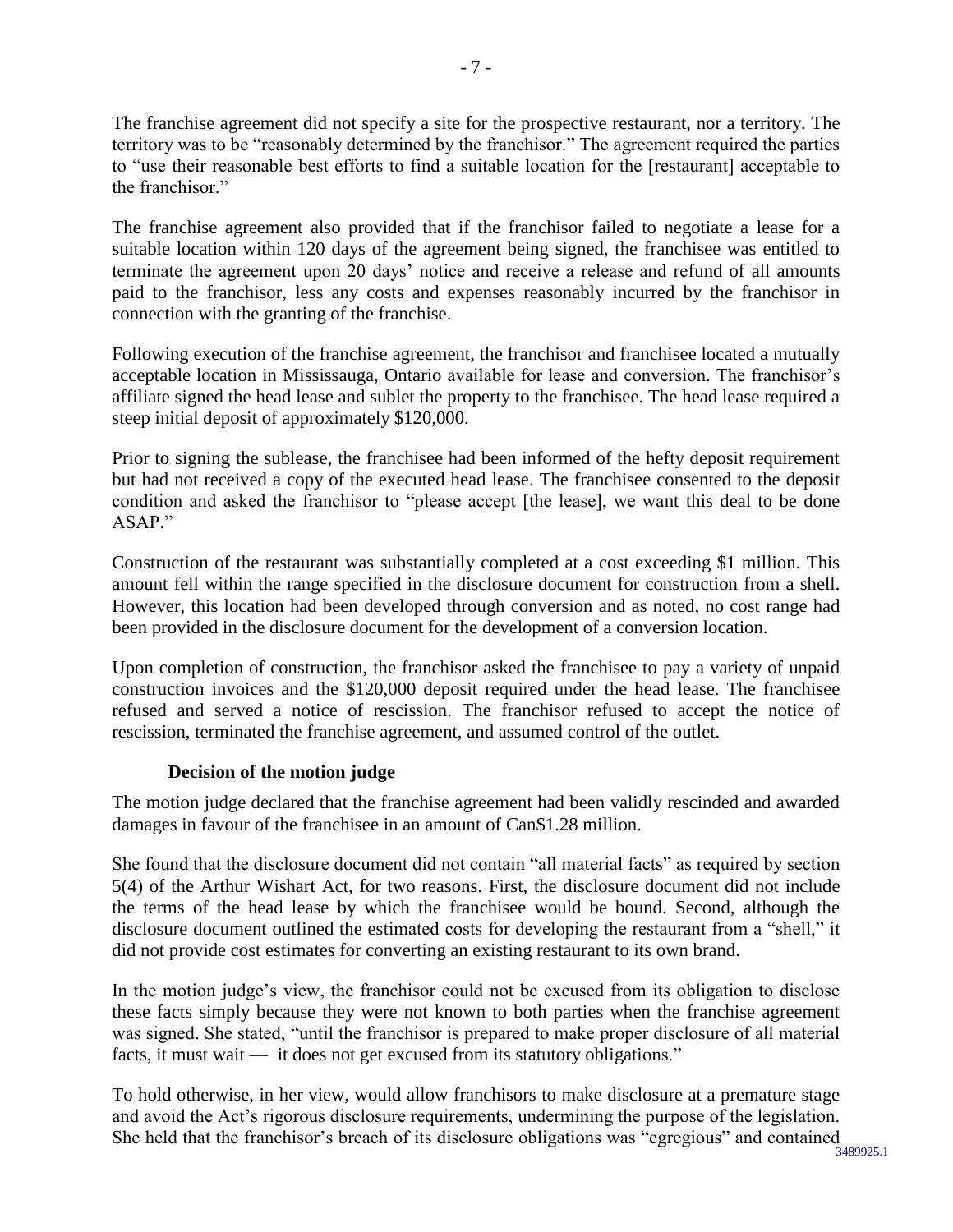"stark and material deficiencies" with respect to the franchisee's lease obligations and estimated development costs.

## **Implications of the summary judgment decision**

The practical implications of the summary judgment decision were enormous and negative to franchisors (and, I would argue, to franchising generally — including franchisees). Many systems operate on the basis that the documentation will be signed, whereupon the parties set out to find a mutually agreeable location. To prevent this from happening would be a huge impediment to the growth of most systems.

It also places an unfair burden on franchisors, who typically complete the franchise sales process and then engage in lease negotiations, without the fear of being "left at the altar" by a prospect who develops cold feet, leaving the franchisor holding a lease and location, with no franchisee to operate it. Finally, it amounted to a judicial imposition of terms that simply do not exist anywhere in the Act. There is nothing that prohibits using a form of "generic" disclosure, with the parties then mutually agreeing on location and other development decisions (note, however, that this decision does not relieve franchisors from the obligation to provide "site-specific" disclosure in accordance with the requirements of this decision.

## **The Court of Appeal weighs in**

The franchisor argued that the decision of the motion court judge was unsupported by authority, inconsistent with the text of the Act, and was commercially unreasonable. The Court of Appeal agreed.

The court started its analysis by distinguishing between section 6(1), which provides for disclosure within 60 days of late or deficient disclosure, which must occur within 60 days of receipt of the disclosure document, and a rescission in accordance with subsection 6(2), where the franchisor never provides disclosure, which must occur within two years after entering into the franchise agreement. The court cited a prior decision in support of the proposition that the right of rescission under subsection 6(2) was an "extraordinary remedy."

In this case, of course, the franchisor had provided a disclosure document. In such circumstances, for a franchisee to succeed with his rescission claim, the purported disclosure document must be so deficient as to effectively amount to a complete lack of disclosure. As the court previously stated in this case: "a document does not become a disclosure document … just because it is called a disclosure document."

Whether deficiencies in the disclosure document were so serious as to amount to no disclosure for purposes of the Act must be determined on the facts of each case. The court referenced several of its prior decisions in which it described the required degree of deficiency in several ways, including "materially deficient," "serious noncompliance," "fundamentally inadequate and deficient disclosure," and "stark and material deficiencies." Whatever terminology is employed, the court found that the inquiry into whether disclosure deficiencies are such that they justify rescission ultimately focuses on whether the franchisee has been "effectively deprived … of the opportunity to make an informed [investment] decision," as cited in this case.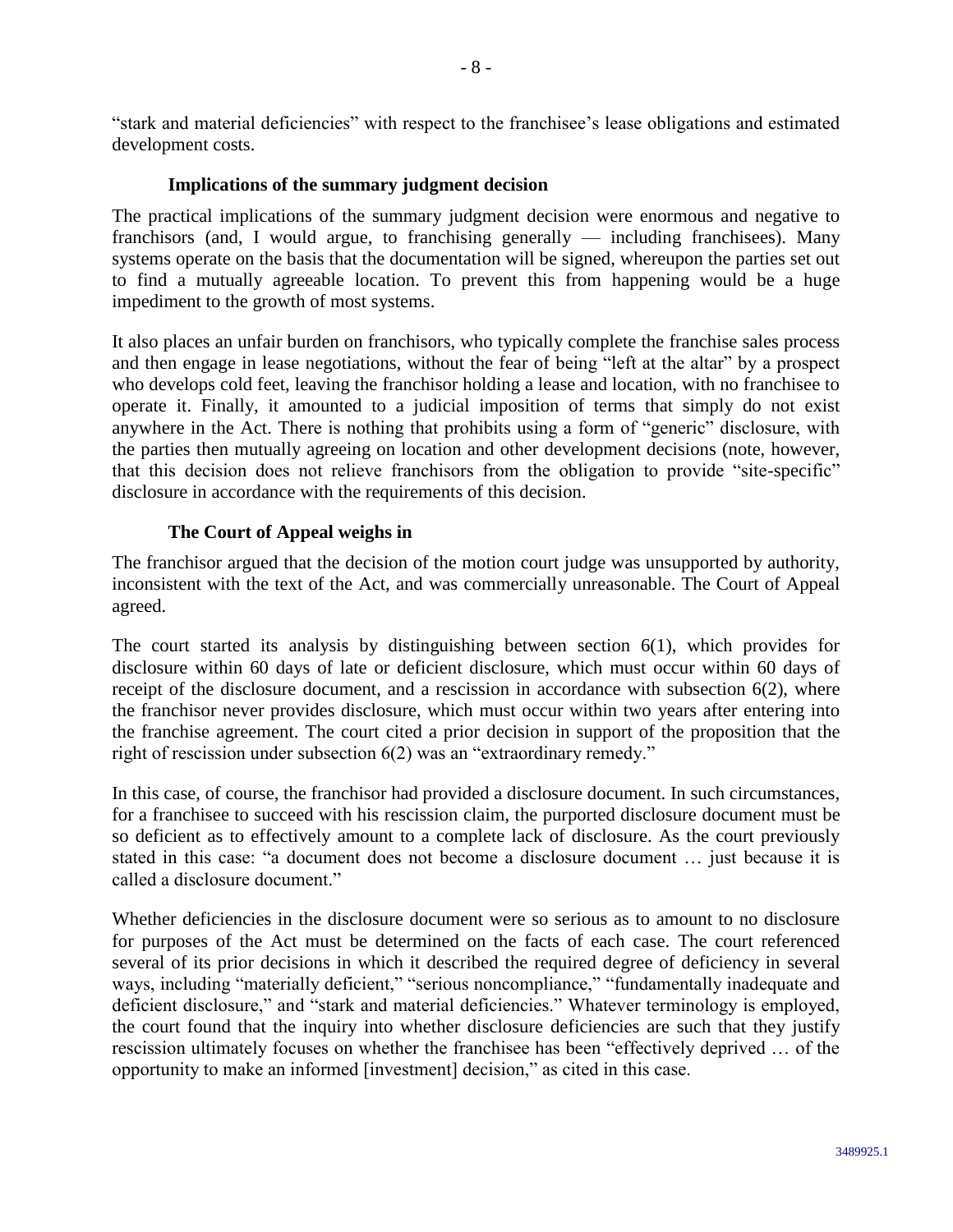Dealing with the issue of the failing to include a copy of the head lease as part of the disclosure document, the Court of Appeal found that the motion judge's failure to consider the terms of the franchise agreement entered into between the parties constituted "an inextricable error of law."

In this case, all parties involved knew that the proposed restaurant location had not been selected, and agreed that the franchisor and the franchisee would work collaboratively to select the site. These provisions were incorporated into the franchise agreement in a variety of locations. The franchise agreement contemplated the active participation of the franchisee in the selection of the location and provided the franchisee with an opt-out right in the event that they did not favour the proposed site or found any provision of the head lease to be unacceptable.

In the circumstances where the franchisee had these contractual protections, the absence of the head lease information at the time of entering into the franchise agreement "had little impact on the franchisee's ability to make an informed investment decision." As noted, the franchisee participated actively in the site selection and was aware of the quantum of the rent deposit upon which he later sought to base his rescission claim. In those circumstances, the court found that he did not have a valid basis to rescind.

With respect to the conversion cost estimates, the court found that the lengthy and detailed provisions in the disclosure document ought to have put the prospect on notice as to the potential risks associated with pursuing a conversion opportunity by providing:

- cost estimates for developing a branded restaurant;
- a strongly worded warning that the cost estimates associated with a conversion could vary greatly from site to site; and
- a warning to the franchisee to maintain a significant contingency reserve.

For these reasons, the Court of Appeal found that the motion judge's conclusion that the disclosure document amounted to "no disclosure at all" could not be supported.

The court concluded by awarding the costs of the trial and of the appeal to the franchisor damages in the amount of \$110,000 representing unpaid construction invoices, and payment of the rent deposit of \$119,000, adjusted for any financial benefit the franchisor derived from operating in the restaurant for the duration of the lease.

## **Key takeaways and best practices**

Decisions of the Court of Appeal that are favourable to franchisors are relatively few. While the recent decision represents a definite "win" for commercial reasonableness and a measured interpretation of the Act, its limitations should be borne in mind by franchisors and their counsel.

First, the case does stand for the proposition that "premature disclosure" by itself does not exist as a prohibited practice under the Act. This means that signing a franchise agreement or accepting payments after making compliant disclosure — i.e. disclosure based on what the franchisor knows at the time of disclosure — is OK.

Second, don't lose sight of the fact that the decision does not affect the extremely onerous obligation of site-specific disclosure created by the Court of Appeal in this decision.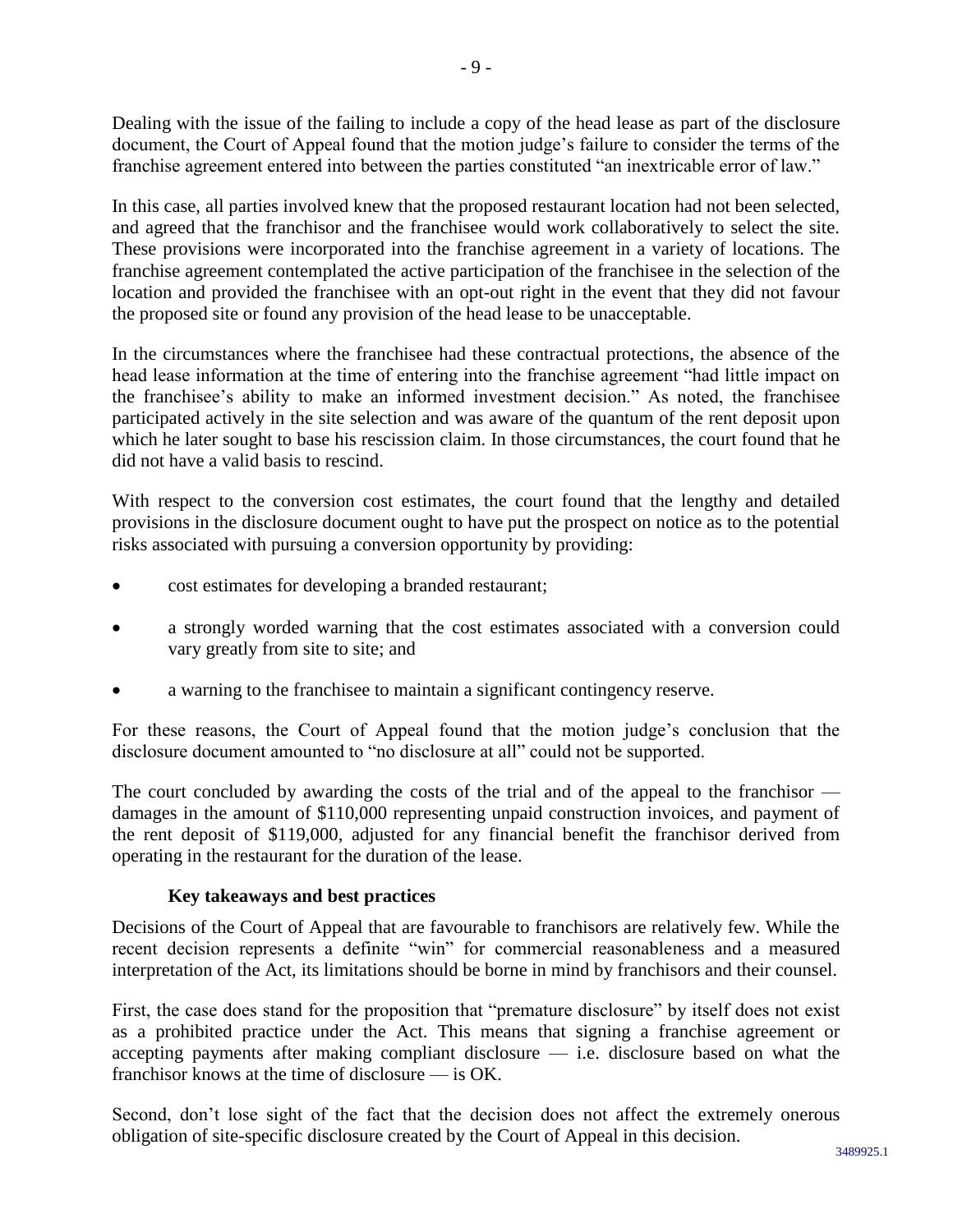Third, the decision does not in any way limit the requirement to disclose "all material facts." The risks of that open-ended regime still exist.

Fourth, and on a similar note, this decision was based upon the two-year right of rescission under subsection 6(2) of the Act. The court expressly stated that the results might have been different had the rescission claim been brought within 60 days of disclosure, based on "deficient disclosure" under ss.  $6(1)$ .

Fifth, personal liability of signatories to disclosure documents remains, underlining the extreme care that must be devoted to compliance with the franchisor's disclosure obligations.

Sixth, franchisors and their counsel should undertake a close review of their franchise agreement to ensure that strong and clear contractual terms exist with respect to any circumstances about which full disclosure at the time of signing the franchise agreement — such as site selection cannot be made. Strong wording of the franchise agreement in the recent case likely saved the day for the franchisor.

Seventh, strong and clear risk warnings in the franchisor's disclosure document dealing with situations — such as site development — where risk exists and precise numbers can't be provided, are essential.

Eighth, the court did not decide the issue of whether signature of the certificate of disclosure by the franchisor only — and not by individual officers or directors — was compliant. Best practice may therefore dictate that certificates of disclosure be signed by the signatories in their individual capacities. The signatories need to be reminded of their personal liability should the franchisor be unable to satisfy the full amount of a rescission claim.

And so, celebrations should likely be limited to a good bottle of prosecco. Save the champagne for now.

## <span id="page-9-0"></span>**7. Status of Franchising Generally**

Franchising in Canada falls within the constitutional authority of the provinces and hence there is no federal legislation in the area. On the upside, the six provinces that have introduced franchise legislation have adopted a substantially similar format. The downside is that, to the extent the adopted format is faulty, the faults extends to all Canadian jurisdictions.

Despite all of the very positive factors and trends enumerated above, and at the risk of ending on a sour note, it must be stated that Canada remains a challenging jurisdiction in which to operate by way of a franchise model.

This is not because of the presale disclosure requirements *per se*, but rather because of some of the peculiar aspects of the legislation, and the sometimes surprising manner in which the laws have been interpreted and applied by the courts. Specifically:

## **Expansive Personal Liability**

Personal liability arises in all Canadian jurisdictions if a franchisee suffers a loss because of a misrepresentation contained in the disclosure document or in a statement of material change, or as a result of the franchisor's failure to otherwise comply with its disclosure obligations. Parties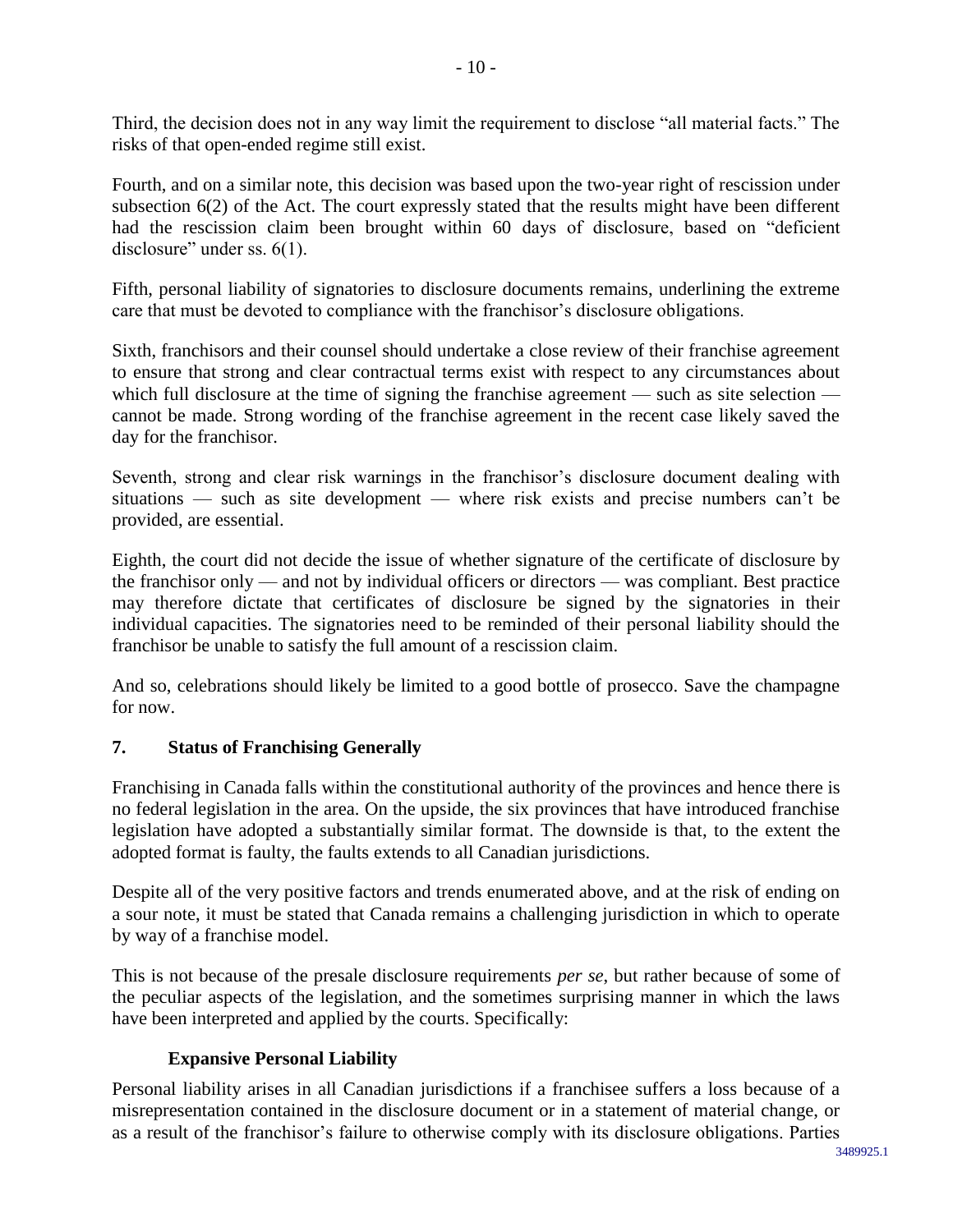potentially facing personal liability include the franchisor (if he or she is an individual), the franchisor's agent, the franchisor's broker, the franchisor's associates, and every person who signed the disclosure document or statement of material change. Each of the six Canadian statutes requires that two officers or directors of the franchisor sign the disclosure document, certifying that the disclosure document contains no untrue information, representation, or statement, and that it includes every material fact, financial statement, statement, or other information required to be included.

#### **All Material Facts**

Canadian franchise disclosure laws require that two categories of information be disclosed to a franchise prospect. First, franchisors must disclose all specified information prescribed by regulation. This is a "closed" list of facts similar to the twenty-three prescribed Items of disclosure found in the FTC Franchise Rule.

The second category of information that franchisors must disclose is an "open-ended" requirement that the disclosure document contain "all material facts, including material facts as prescribed."

In light of the breadth of this definition, the list of what might constitute a material fact is limitless. Although the definition requires that the information have "a significant effect on the value or price of the franchise . . . or the decision to acquire the franchise," there is no requirement that the value be negatively affected. Based on the definition, even a material fact that might have a significant positive effect on the value or price of the franchise must be disclosed.

## **Site-Specific Disclosure**

The Court of Appeal of Ontario in *6792341 Canada Inc. v. Dollar It Limited* held that a generic form of disclosure document was not adequate to allow a prospect to make an "informed" decision regarding a proposed purchase of a franchise. In particular, the court found that the disclosure document lacked information regarding the specific territory to be granted, as well as a copy of the head lease for that particular property.

The advent of site-specific disclosure obligations has exponentially increased the time and energy expended by franchisors and their counsel to provide compliant disclosure and has resulted in a concomitant increase in the risk of failing to do so. The idea that one can hand out a "one size fits all" disclosure document, and then proceed with the business of finalizing the terms of the franchise agreement and development of the location, must be completely discarded.

## **What Constitutes a Loss and Accounting for Profits**

In the *Springdale Pizza* series of cases, the franchisor sought to reduce the amount it had to pay to a franchisee for supplies and equipment on a rescission claim under Section 6(6) of the Ontario Act. The franchisor claimed that the equipment was in very poor condition and that the franchisee was therefore "unable" to return the equipment. The Master found that because the Ontario Act is intended to be remedial, the franchisee had no duty to mitigate, and the franchisor's obligation to repurchase the equipment existed regardless of its condition.